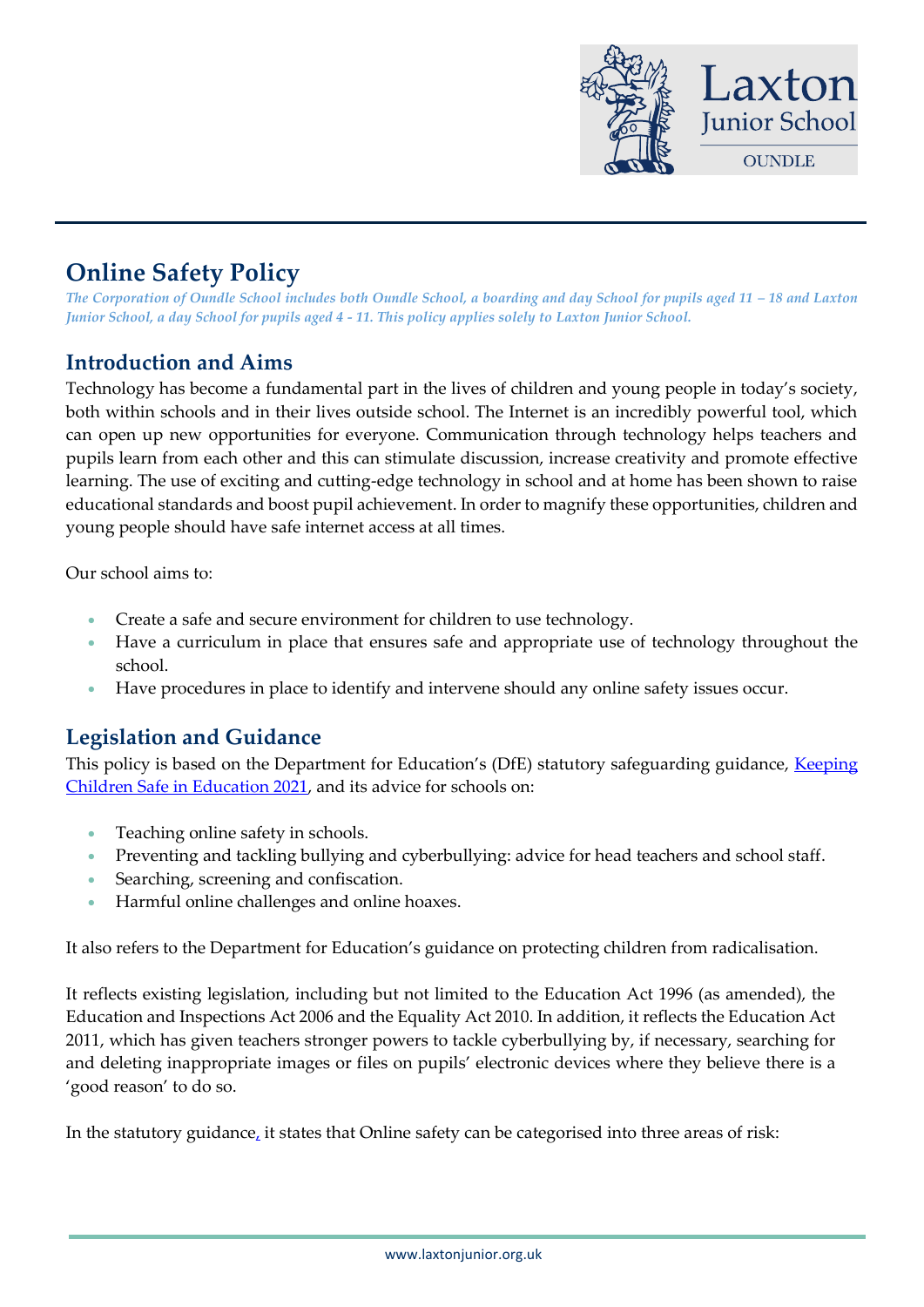- **Content**: being exposed to illegal, inappropriate or harmful material; for example: pornography, fake news, racist or radical and extremist views, self-harm, suicide, anti-Semitism, radicalisation and extremism;
- **Contact**: being subjected to harmful online interaction with other users; for example: peer to peer pressure, commercial advertising and adults posing as children or young adults with the intention to groom or exploit them for sexual, criminal, financial or other purposes
- **Conduct**: personal online behaviour that increases the likelihood of, or causes, harm; for example: making, sending and receiving explicit images (consensual and non-consensual sharing of nudes and semi-nudes and/or pornography), or online bullying.
- Commerce: risks such a online gambling, inappropriate advertising, phishing and/or financial scams

The policy also takes into account the National Curriculum's computing programmes of study.

# **Roles and Responsibilities**

#### **Governing Body**

The Governing Body has overall responsibility for monitoring this policy and holding the Head to account for its implementation.

The Governing Body should:

- Co-ordinate regular meetings with the Designated Safeguarding Lead (DSL) and Deputy Designated Safeguarding Lead (DDSL) to discuss online safety and monitor online safety incidents as provided by the DSL and DDSL.
- Read and understand this policy.
- Agree and adhere to the terms on acceptable use of the school's Information Technology (IT) systems and the internet.

The Governing Body member who over sees online safety is: Mrs Rebecca Lawes

#### **Head**

The Head should:

- The Head has a duty of care for ensuring the safety of members of the school community, though the day-to-day responsibility for online safety will be delegated to the Online Safety Lead.
- The Head and the Designated Safeguarding Lead should be aware of the procedures to be followed in the event of a serious online safety allegation being made against a member of staff.
- The Head is responsible for ensuring that the Online Safety Lead and other relevant staff receive suitable training to enable them to carry out their online safety roles and to train other colleagues, as relevant. This is delegated to the Designated Safeguarding Lead.

#### **Online Safety Lead (Deputy Designated Safeguarding Lead)**

The Online Safety Lead should:

- Ensure that staff understand this policy and that it is being implemented consistently throughout the school.
- Create and regularly update an Online Safety Curriculum that builds resilience and future proofs the children with skills that will be important throughout their time at Laxton Junior School and beyond.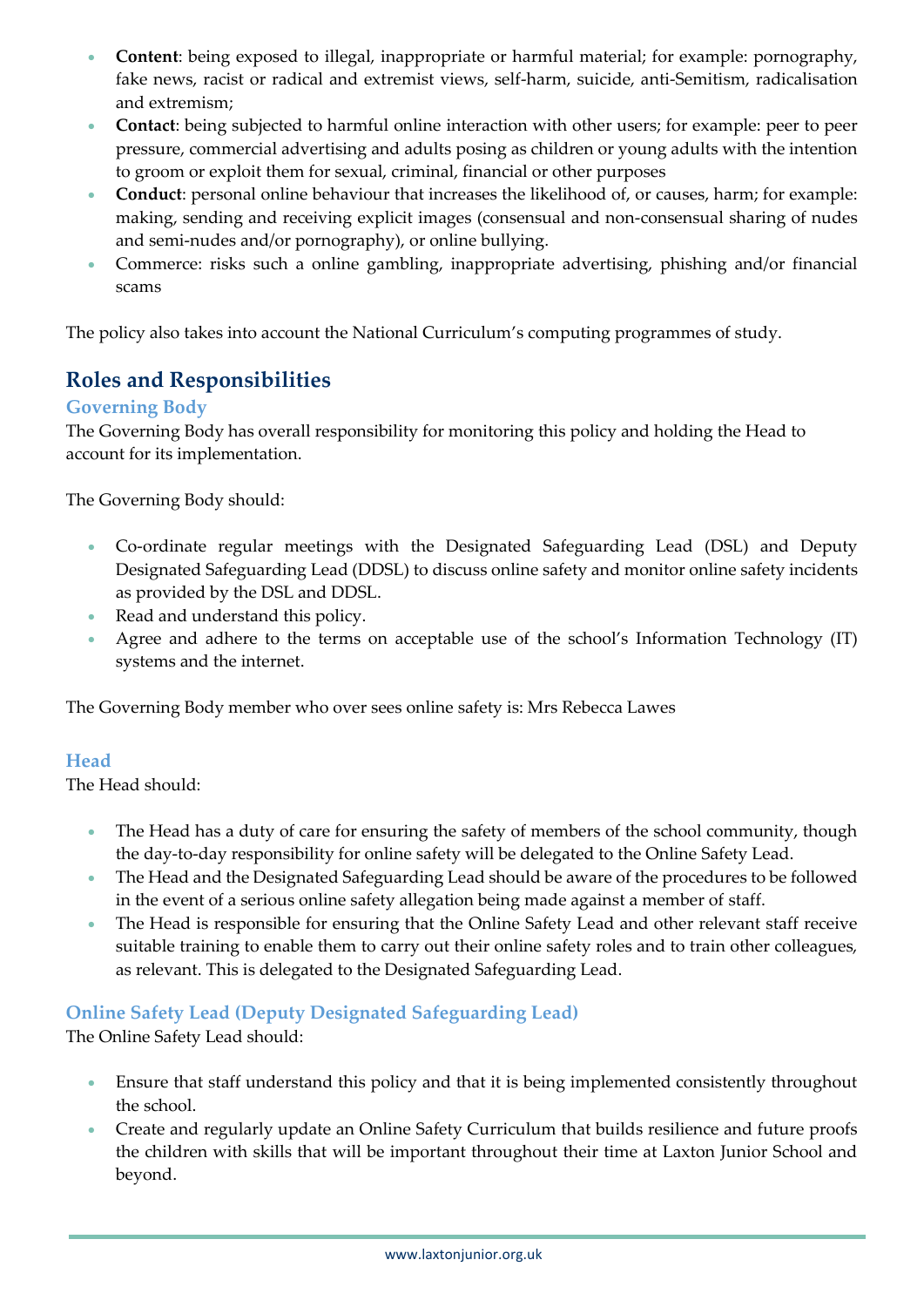- Organises termly meetings with the Online Safety Group to discuss any important online safety issues.
- Ensure annual online safety training to provide staff with relevant skills and knowledge
- Ensure that staff receive regular training (for example, via email, briefing notes, e-bulletins and staff meetings) on online safety, allowing them to stay up to date with any developments,
- Give regular Online Safety updates during staff briefing.
- Work with the DSL and other staff, as necessary, to address any online safety issues or incidents.
- Ensure that any incidents of cyberbullying are logged and dealt with appropriately in line with the relevant policies.
- Liaise with other agencies and/or external services if necessary.
- Provide regular reports on online safety in school to the Head and Governing Body.

#### **Designated Safeguarding Lead**

The DSL should support the Online Safety Lead in all aspects of their role, including but not limited to:

- Ensuring all staff understand the online safety policy and implement it throughout the school.
- Ensuring all online safety issues are logged and dealt with appropriately.
- Ensure online safety training is given to all new staff as part of their induction
- Regularly updating the online safety curriculum.
- Keeping staff informed and updated with any developments on online safety.

#### **Director of Digital Strategy and IT Department**

The Director of Digital Strategy and IT department should:

- Put in place appropriate filtering and monitoring systems, which are updated on a regular basis and keep pupils safe from potentially harmful and inappropriate content and contact while online at school, including terrorist and extremis material.
- Ensure the school's ICT systems are secure and protected against viruses and malware, and that such safety mechanisms are updated regularly.
- Conduct a full security check and monitor the school's ICT systems on a regular basis, in order that any misuse / attempted misuse can be reported to the Head Teacher or Online Safety Lead to investigate.
- Block access to potentially dangerous sites and, where possible, prevent the downloading of potentially dangerous files.
- Ensure that the school meets required online safety technical requirements and any Online Safety Policy / Guidance that may apply.
- Ensure users may only access the networks and devices through a properly enforced password protection policy, in which passwords are regularly changed.
- Keep up to date with online safety technical information to effectively carry out their online safety role and to inform and update others as relevant.
- Ensure that monitoring software / systems are implemented and updated as agreed in school policies.

#### **The Laxton Junior School Online Safety Group**

The Online Safety Group should:

- Include the Head Teacher, the Designated Safeguarding team, a form teacher from Infants and KS2, the Oundle School Director of Digital Strategy, a representative from Oundle School.
- Attend termly meetings to discuss any important online safety issues.
- Discuss online/technology concerns arising at Laxton Junior School and how to resolve them.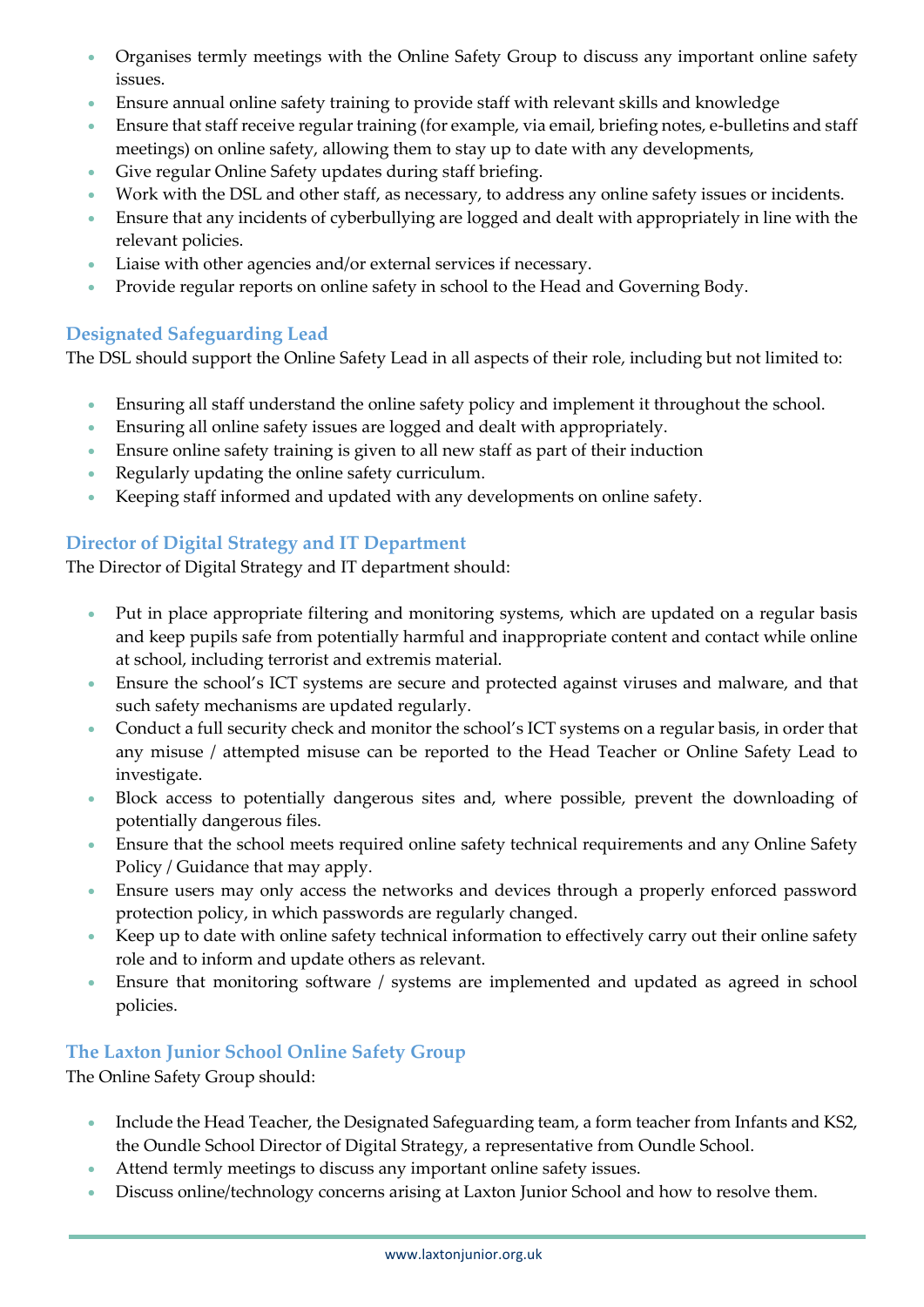• Discuss online/technology concerns arising at Oundle School and look at how this might affect the pupils at Laxton Junior School.

#### **Computing Lead**

The Computing lead should:

- Have overall ownership of the Computing curriculum, including areas of online safety
- Discuss and create the online safety curriculum with the Online Safety Lead.
- Monitor and evaluate the delivery the online safety curriculum to all pupils through computing.
- Support the Online Safety Lead to ensure that online safety teaching is embedded in all aspects of the curriculum.

#### **Computing Teachers**

Staff teaching Computing should:

- Deliver the online safety curriculum to all pupils.
- Give feedback to the Online Safety Lead regarding all online safety matters.
- Ensure pupils are adhering to the LJS Pupil Online Safety Agreement in lessons.

#### **All Staff and Volunteers**

All staff and volunteers should:

- Read and implement the online safety policy throughout the school.
- Ensure online safety issues are embedded in all aspects of the curriculum.
- Adhere to the Staff Acceptable use of IT Policy.
- Work with the DSL and DDSL to ensure any online safety issues are logged.
- Ensure all issues regarding online bullying are dealt with appropriately and in line with the Countering Bullying and Cyberbullying Policy.
- Adhere to the Communications Policy and Photography, Filming and Publication Policy.

#### **Pupils**

All pupils should:

- Adhere to the LJS Pupil Online Safety Agreement.
- Support their peers regarding all online safety matters and encourage them to make the correct choices when using technology.

#### **Parents and Guardians**

Parents and Guardians should:

- Support the school in promoting good online safety practice.
- Follow the Photography Privacy Notice.
- Follow guidelines on the appropriate use of the parents' sections of the website.
- Notify a member of staff or the Online Safety Lead with any concerns or queries linked to this policy or online safety.
- Ensure their child has read, understood and agreed to the school's Pupil Acceptable Use Policy.

#### **Visitors**

Visitors should: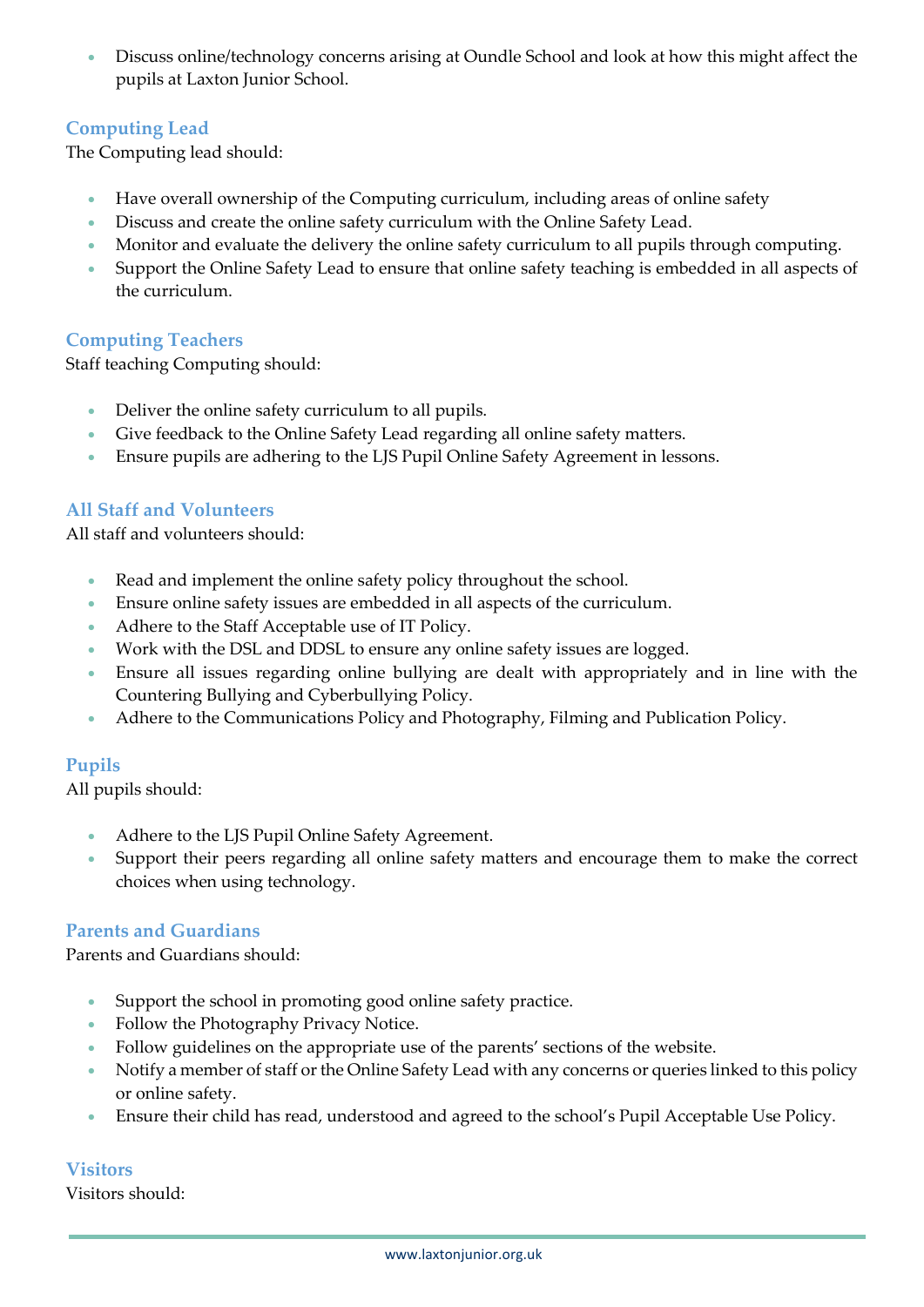- Check with a member of staff before using the school WiFi and to gain access via visitor passwords.
- Be made aware of this policy before using the school's IT systems or internet.
- Be aware and follow the Cameras and Mobile Phones Policy and Photography, Filming and Publication Policy. Information for visitors is within the Visitors' Information leaflet.

# **Educating our Community**

#### **Pupils**

Online Safety is taught discretely as well as embedded into our curriculum. It is this approach that ensures pupil's knowledge of how to keep themselves safe online, inside and outside of school, is as strong as possible. The curriculum will make children aware of some of the threats the pupils may face, inside and outside of school, including:

- Access to illegal, harmful or inappropriate images or other content.
- Unauthorised access to / loss of / sharing of personal information.
- The risk of being subject to grooming by people they have met online.
- The sharing / distribution of personal images without an individual's consent or knowledge.
- Inappropriate communication / contact with others, including strangers.
- Cyberbullying.
- Access to unsuitable video / internet games.
- The potential for excessive use which may impact on the social and emotional development and learning of the young person.
- Harmful online challenges and online hoaxes.

The curriculum will also give the children resilience and skills that they can use beyond their time at Laxton Junior School to protect themselves and their peers by encouraging them to:

- Use technology safely, respectfully and responsibly.
- Recognise acceptable and unacceptable behaviour.
- Identify a range of ways to report concerns about content and contact.

Each year group, from Year 3 to 6, will be given a questionnaire to complete during the year and this will be analysed by the Safeguarding Team. Staff will be informed about what the children are being taught in an annual staff meeting and throughout the school year from the Online Safety Lead. Staff can then reinforce this content when they are using technology with the children.

By the end of their time at Laxton Junior School, pupils should know:

- How to use technology safely, respectfully and responsibly
- That the same principles apply to online relationships as to face-to-face relationships, including the importance of respect for others online including when we are anonymous.
- To recognise acceptable/unacceptable online behaviour.
- To keep personal information private.
- How information and data is shared and used online.
- That people sometimes behave differently online, including by pretending to be someone they are not.
- The rules and principles for keeping safe online, how to recognise risks, harmful content and contact, how to report them.
- How to critically consider their online friendships and sources of information including awareness of the risks associated with people they have never met.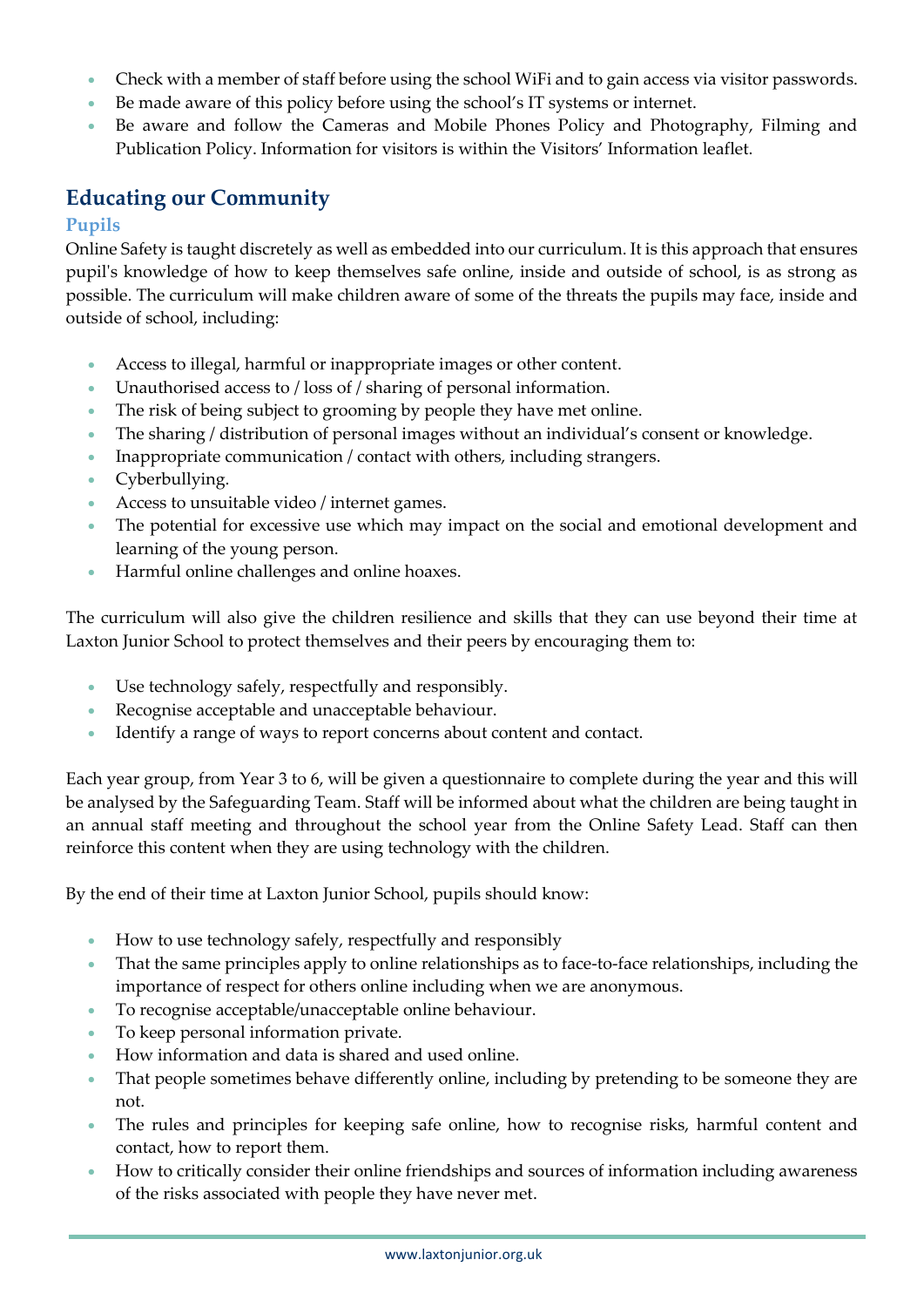• How to respond safely and appropriately to adults they may encounter (in all contexts, including online) whom they do not know.

#### **Staff**

It is essential that all staff receive online safety training and understand their responsibilities, as outlined in this policy. Training will be offered as follows:

- All new staff members will receive training as part of their induction on safe internet use and online safeguarding including cyberbullying and the risks of online radicalisation; staff will be provided with links to this policy and Acceptable Use Policies.
- All staff will receive refresher training at least once each academic year as part of safeguarding training, as well as relevant updates as required (for example: briefings, e-bulletins, online safety newsletter, staff meetings).
- A planned programme of formal online safety training will be made available to staff; this will be regularly updated and reinforced.
- The Online Safety Lead will receive regular updates through attendance at external training events and by reviewing guidance documents released by relevant organisations.
- The Online Safety Policy and its updates will be presented to and discussed by staff in staff meetings.
- The Online Safety Lead will provide advice / guidance / training to individuals as required.

#### **Governors**

Governors will receive training on safe internet use and online safeguarding issues as part of their safeguarding training.

#### **Parents**

The school is committed to raising parents' awareness of internet safety and will provide information and to parents and carers through:

- Letters and Newsletters.
- Parents/Carers in Partnership Sessions.
- High profile events e.g. Safer Internet Day.
- Providing further information through relevant web sites and external leaflets.
- Make clear how parents should report any concerns or worries.

#### **Volunteers**

Volunteers will receive appropriate training and updates, as applicable.

# **Acceptable Use Policies**

The Acceptable Use Policies set out the security, administration and internal rules to be observed when communicating electronically or using the IT facilities provided by Oundle School. Staff and pupils should familiarise themselves with the terms of this Policy to minimise potential damage to them, other members of staff or pupils and the School, which may arise because of misuse of email or Internet facilities. Please see Appendix 1 for the Pupil Acceptable Use Agreement

# **Mobile and Smart Technology**

Pupils bringing mobile and/or smart technology into school may allows them unlimited and unrestricted access to the internet via mobile phone networks (I.e 3G, 4G and 5G). Pupils at Laxton Junior School are not permitted to have mobile or smart technology (which has 3G, 4G or 5G connectivity) on their person.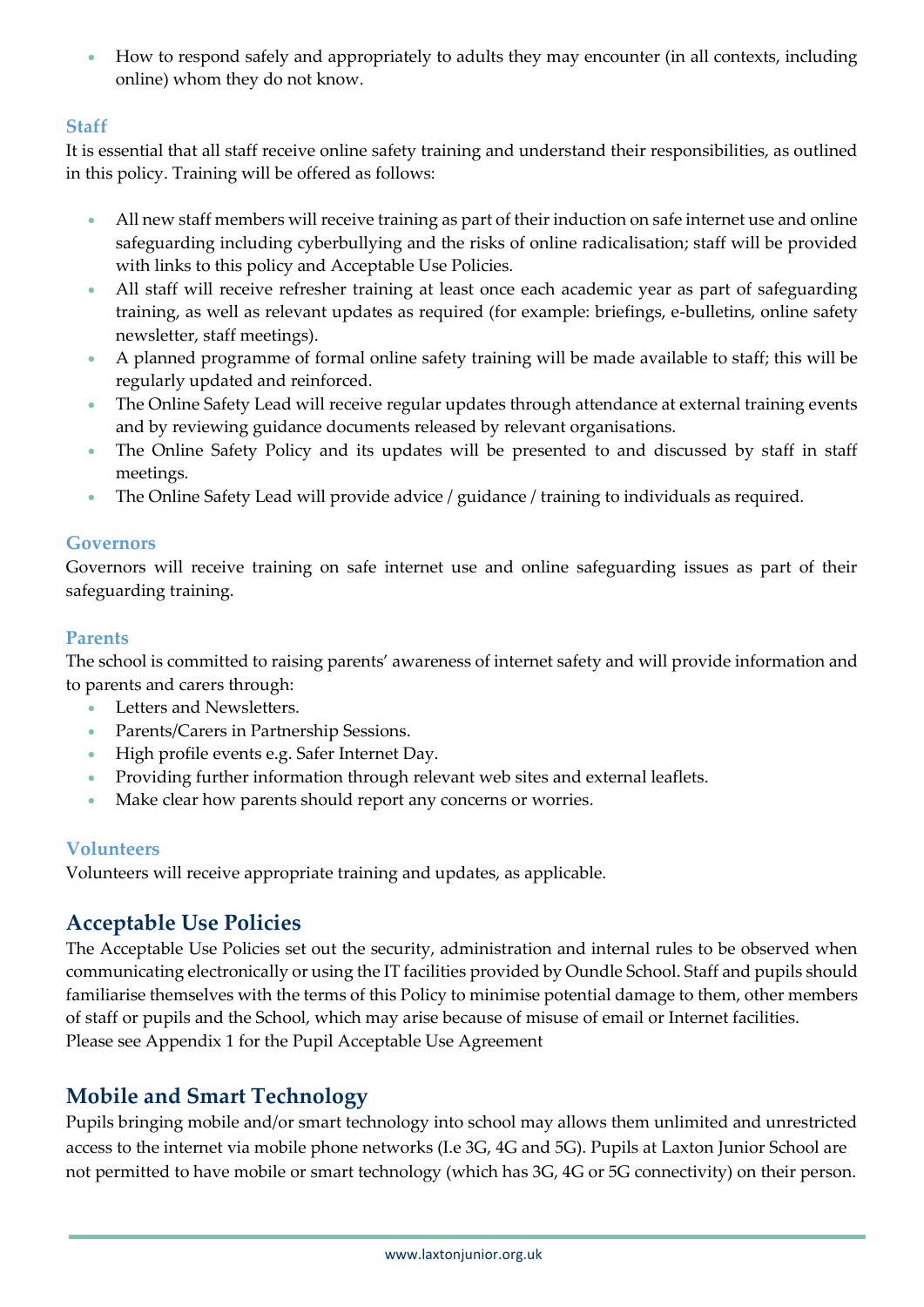Should this technology be required for a specific purpose (eg: walking home after school) parents must contact the school and have the device stored in the front office. Watches with pedometers are permitted.

# **School Use of Social Media**

All staff should adhere to the Social Media Policy, available via The Staff Handbook.

# **Safer Internet Day**

During our Safer Internet Day, the school runs a number of activities for the pupils, staff and parents. For the pupils, there are age appropriate assemblies where the children will be reminded of how to stay safe online and focus on the annual theme. Throughout the week, the pupils will also focus on a specific area of online safety in their Computing lessons.

Linked to Safer Internet Day, staff professional development is planned and led by the Online Safety Lead. The school also holds a Parents in Partnership session for parental education.

# **Digital Leaders**

Digital Leaders is a leadership opportunity for Years 5 and 6 linked to Online Safety. The group meets at least once a week with the aim of:

- Producing and delivering assemblies about online safety
- Promoting the acceptable use of devices
- Demonstrating how to use new apps or programs
- Organising Safer Internet Day
- Trying out and reviewing new apps, websites and programs which could be used in lessons.

# **Dealing with Issues and Concerns**

Any concerns raised by children, staff or parents should be recorded on CPOMS which alerts the Online Safety Lead. If the concern involves the Online Safety Lead, they should then go to the Head or Designated Safeguarding Lead.

Where a pupil misuses the school's ICT systems or internet, we will follow the procedures set out in our policies on Acceptable Use, Behaviour and Exclusion and other relevant policies. The action taken will depend on the individual circumstances, nature and seriousness of the specific incident, and will be proportionate. Minor incidents may be dealt with solely by the Form Teacher or Online Safety Lead. More serious issues may be referred directly to the Designated Safeguarding Lead or Head.

Where a staff member misuses the school's ICT systems or the internet, or misuses a personal device where the action constitutes misconduct, the matter will be dealt with in accordance with the Staff Acceptable Use Policy and other relevant policies. The action taken will depend on the individual circumstances, nature and seriousness of the specific incident.

The school will consider whether incidents which involve illegal activity or content, or otherwise serious incidents, should be reported to the police.

# **Remote Learning**

Where children are being asked to learn online at home, our Safeguarding Policy, this policy and any linked and/or relevant policies remain in place. Our [Remote Safeguarding and Online Safety](https://www.oundleschool.org.uk/laxton-junior-school/wp-content/uploads/sites/2/2021/02/Our-Guide-to-Remote-Safeguarding-and-Online-Safety.pdf) guidance remains in place, also.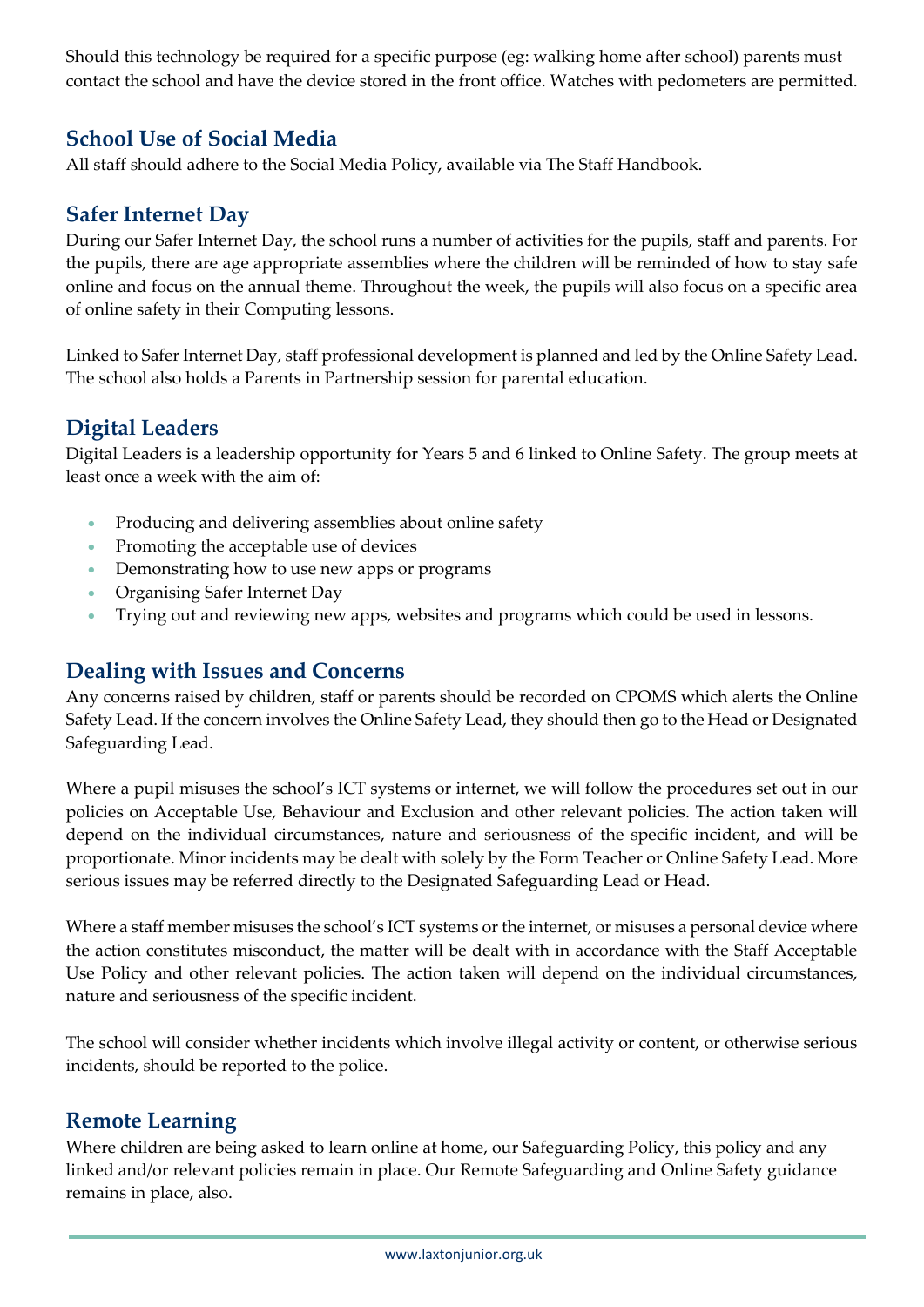## **Monitoring Arrangements CPOMS**

Staff report and log concerns of incidents regarding behaviour and safeguarding issues related to online safety on CPOMS. The DDSL and DSL are alerted and respond to these appropriately. At least weekly meetings are held between the DDSL and DSL to discuss new incidents and review actions. The Head is informed of any relevant incidents by the DSL.

#### **Knowledge**

Monitoring of the pupils' online safety knowledge is done throughout the year during Computing lessons. As online safety learning outcomes are embedded through the Computing curriculum, we regularly assess pupil knowledge. An annual questionnaire is also given to pupils in Years 3 to 6 to monitor their online safety knowledge and allow them to voice any concerns they may have. This is done via whole class discussion in the Infants. The information taken from these processes is then used to help adapt, where needed, the online safety curriculum. Any concerns identified during these processes are reported, via CPOMS.

#### **Teaching and Learning**

The teaching of online safety through the Computing curriculum and PSHE is monitored by the Computing Lead and DDSL as part of their annual monitoring and review process and as part of the CPD and Appraisal process, where appropriate.

Staff knowledge is monitored through annual online safety training sessions. Regular updates linked to online safety are given throughout the year.

#### **Filters, Informational Security and Access Management**

The Director of Digital Strategy ensures that appropriate filtering and monitoring, information security and access management systems are in place. Our filters limit children's exposure to risk from the school's IT systems. Weekly reports are run to identify inappropriate usage by users, including radicalisation and self-harm. The categories filtered and monitored are reviewed by the Safeguarding Team and Director of Digital Strategy at least annually.

The effectiveness of procedures for information security and access management are also assessed at least annually, by the Laxton Junior School Safeguarding Team and the Director of Digital Strategy, to keep up with evolving technologies.

#### **Policy**

This policy will be reviewed every year by the Online Safety Lead. At every review, the policy will be shared with the LJS Governing Body Subcommittee, including the Safeguarding Governor.

# **Personal Data**

Personal data is managed in line with statutory requirements. Please see the Data Protection Policy for further details.

# **Linked Policies**

This policy should be read in conjunction with:

Safeguarding Policy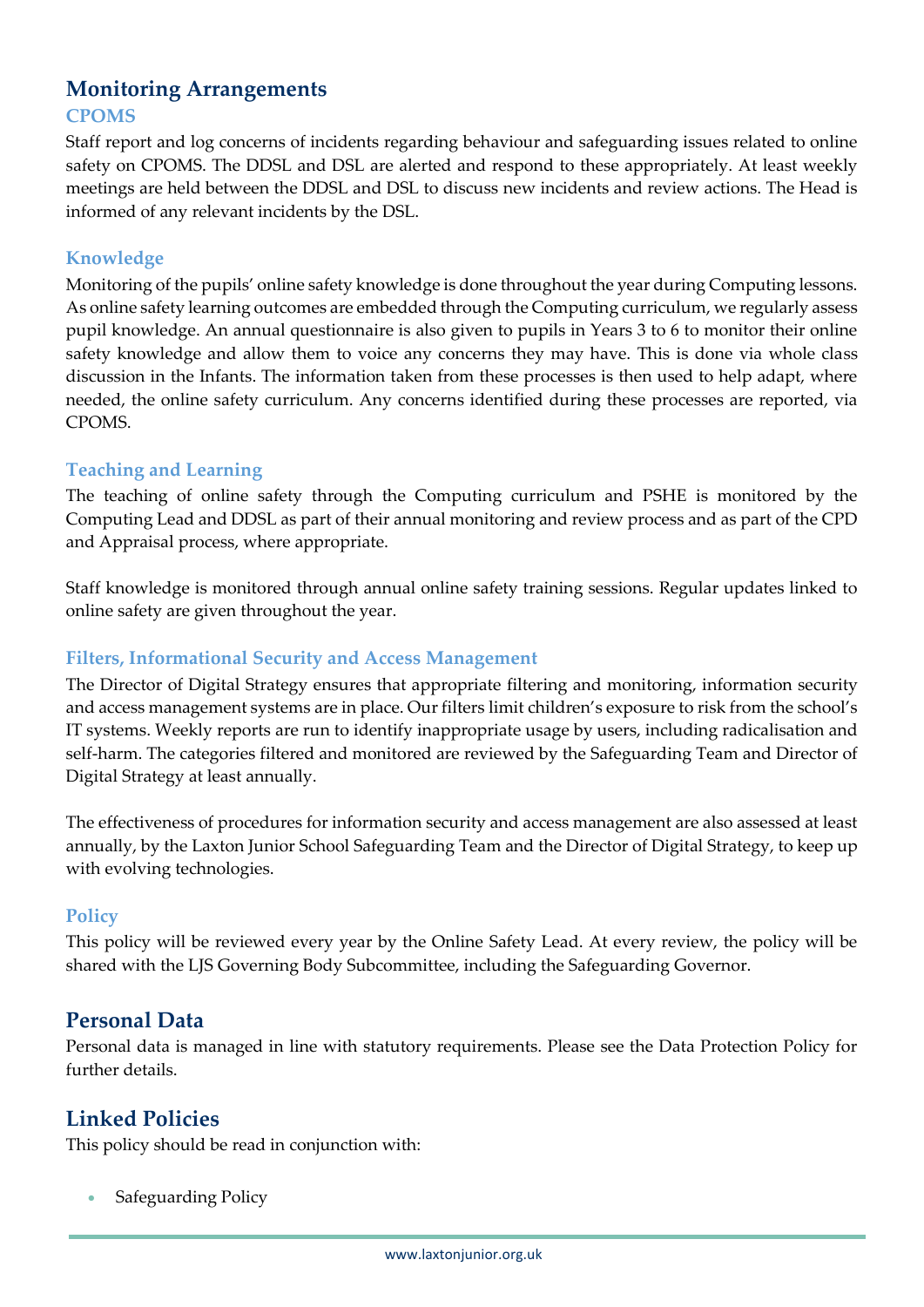- ICT Staff Acceptable Use Policy
- ICT Pupil Acceptable Use Policy
- Social Media Policy
- Countering Bullying and Cyberbullying Policy
- Bring Your Own Device Policy
- Data Protection Policy
- Behaviour and Exclusion Policy

| <b>Reviewer</b>                      | Fraser Harper             |
|--------------------------------------|---------------------------|
| <b>Post of Reviewer</b>              | DDSL & Online Safety Lead |
| <b>Review Date</b>                   | March 2021                |
| Reviewed and filed with both Schools | Summer 2021               |
| Next Review (max 3 years)            | Summer 2022               |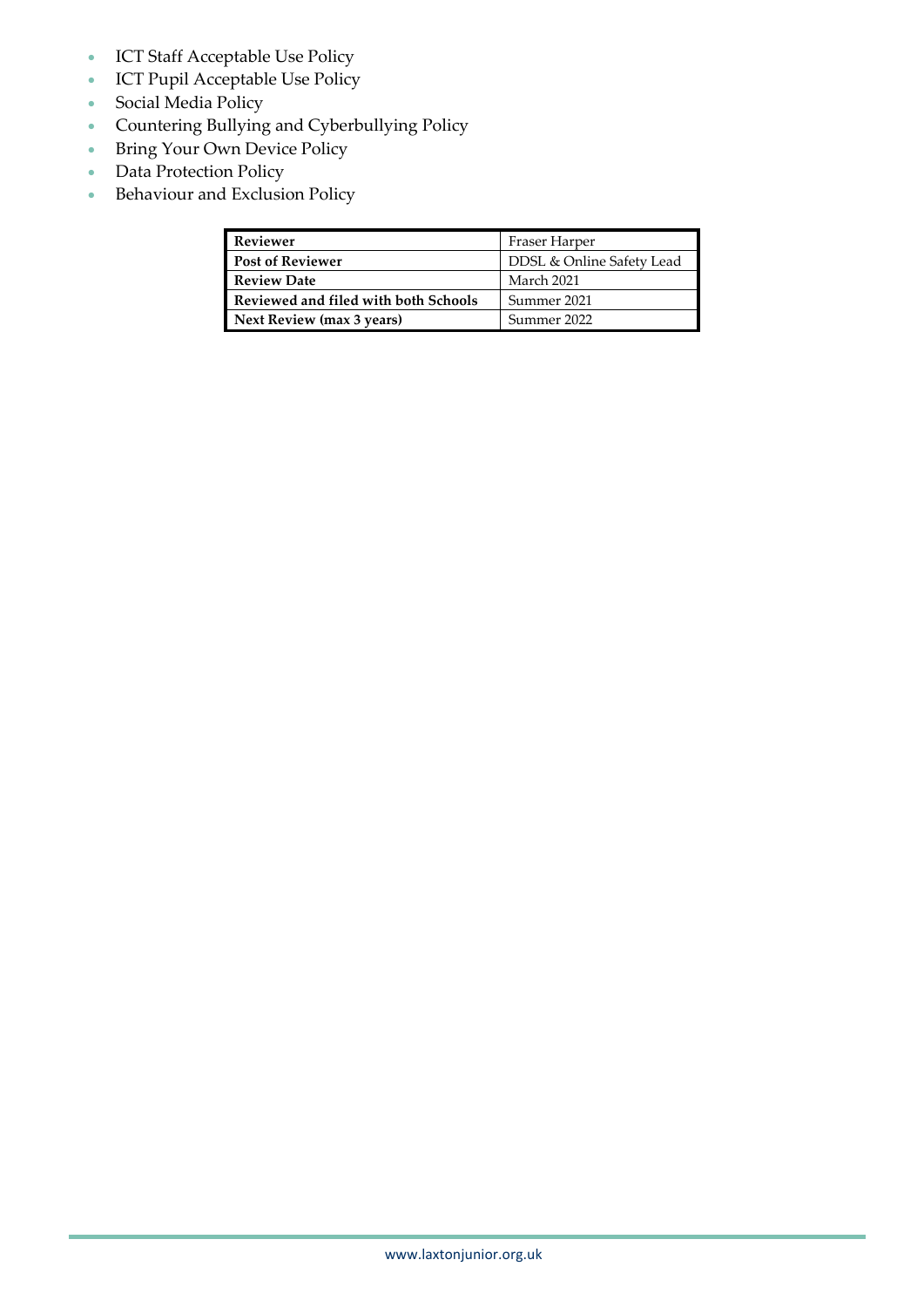# **Appendix 1: Pupil Acceptable Use Policy**



# LJS PUPIL ONLINE SAFETY AGREEMENT

As part of the LJS community I agree to:



#### **Passwords and Logins**

- Keep my password safe and secret.
- · Sign out when I am finished on my device.
- . Not save my online passwords on to my browser without permission from an adult.
- . Lock my computer if I leave the room for a short period of time.
- . Only use a computer that is logged in with my username and password.
- · Create a username that does not give away too much information about myself and a password that only I will know.



#### **Email and Messaging**

- Only send messages related to school when using my school email account.
- . Be polite and friendly in the messages I send
- · Speak out to a trusted adult if I feel unsafe or worried.



#### **Mobile Devices**

- . Only bring in mobile devices with permission from a teacher.
- . Not bring in phones, smartwatches and gaming devices.



#### **Web Browsing**

- . Only register my details on websites with permission.
- . Only go to websites that are suitable for school.
- · Tell my teacher if I see something inappropriate.



#### **Teams**

#### . Only use my Teams account for school purposes.

- · Send polite and friendly messages.
- · Use the appropriate Channels to post questions or comments.
- . Use the chat bar in remote meetings sensibly to post questions or comments.
- . Not send messages or homework before 7am or after 6pm.



#### Agreement

I have read the above agreement and have discussed them with my teacher and parents. I agree to follow the expectations above and to talk to a teacher about any concerns I have related to online safety at the school.

Signed:

Date:

Parent:

www.laxtonjunior.org.uk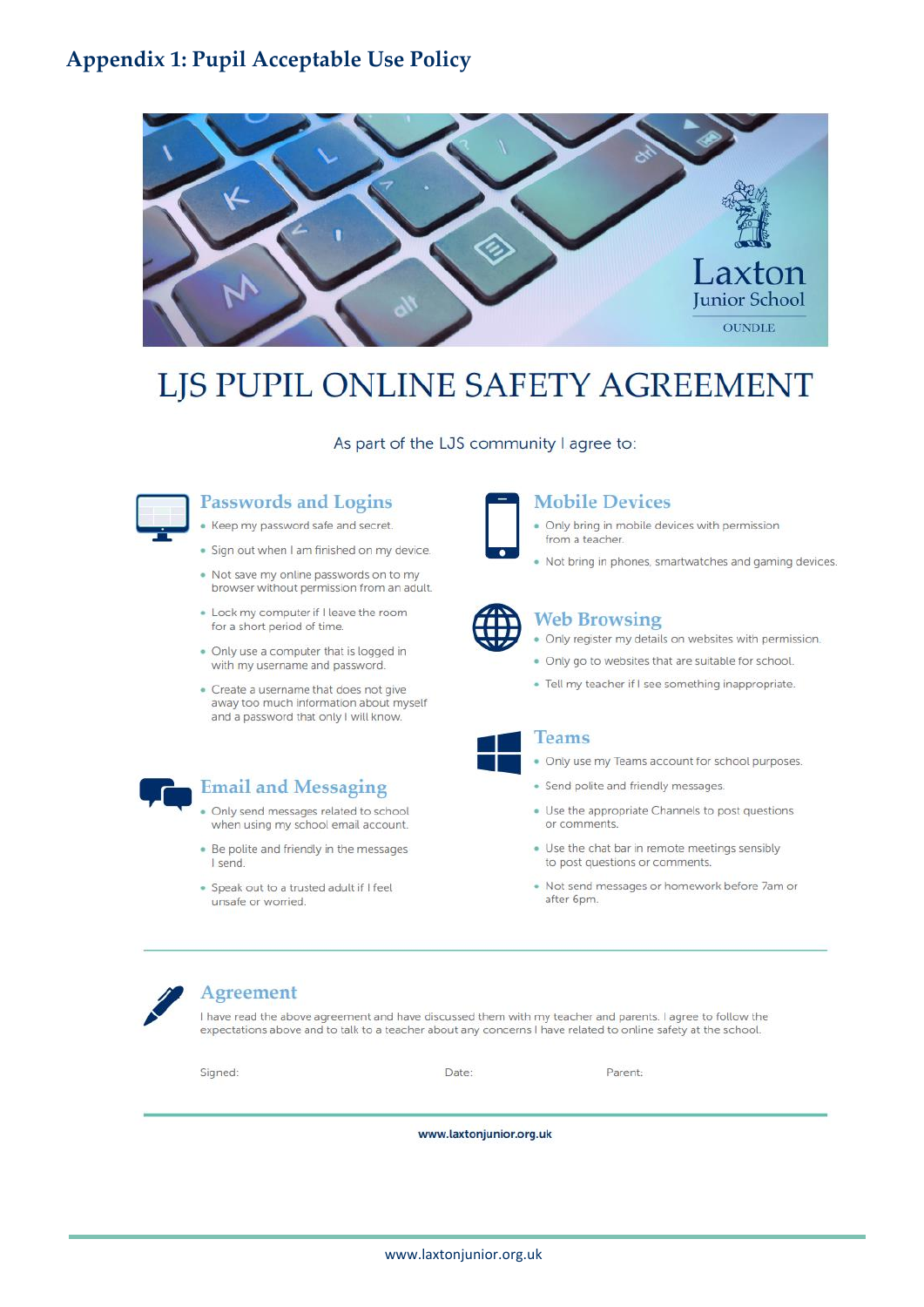## **Appendix 2: Online Safety Risks Information**

# **Cyberbullying**

Cyberbullying is a form of bullying or harassment by electronic means. It has become more and more prevalent in the last few years due to the introduction of various forms of social media.

Through the Online Safety curriculum, the pupils will be made aware of the seriousness of Cyberbullying and what to do when it occurs. Any form of bullying or harassment using emails, social media or message boards will be dealt with using the school Countering Bullying and Cyberbullying Policy.

# **Harmful Online Challenges and Online Hoaxes**

A hoax is a deliberate lie designed to seem truthful, and online challenges generally involve users recording themselves taking a challenge, and then distributing the video through social media channels, inspiring or daring others to repeat the challenge.

When a harmful online challenge or online hoax is circulating between children at Laxton Junior School, the local community or more widely we will undertake a case-by-case assessment, establishing the scale and nature of the possible risk to children at LJS, including considering (where the evidence allows) if the risk is a national one or is it localised to our area, or even just our setting. Quick local action may prevent a local online hoax or local harmful online challenge going viral (quickly and widely spread).

Staff should share their online safety concern via CPOMS or directly with the Online Safety Lead. Forward planning, together with case-by-case research, will allow for a calm and measured response and avoid creating panic or confusion.

We should continue to focus on what good online behaviour looks like, what we do if children see something upsetting online and who and where to report it. Staff should fact check with the Online Safety Lead, as this may help dispel myths if children are identifying that they are particularly concerned that the latest online challenge or online hoax has put them or their friends at risk.

# **Online Relationships**

An online relationship is a relationship between people who have met online, and in many cases know each other only via the internet. Online relationships are similar in many ways to pen pal relationships.

There are possible danger present in online relationships. The option for an individual to conceal their identity may be harmless in many cases, but it can also lead to extremely dangerous situations. Hidden identities are often used in cases of cyberbullying and cyberstalking. Concealing a person's true identity is also a technique that can be used to manipulate their new online friend or lover into convincing them that they are someone completely different. This is something most online predators do in order to prey on victims.

# **Misleading Online Identities**

There is a difference between keeping our identity private online and deliberately deceiving people. It is not OK to impersonate someone else to deceive or bully another person. Sometimes people do mislead people into thinking that they are someone else, for example by: creating a false profile eg: using someone else's photograph and false details such as age or gender, or pretending they know you, or your friends or family.

# **Online Information**